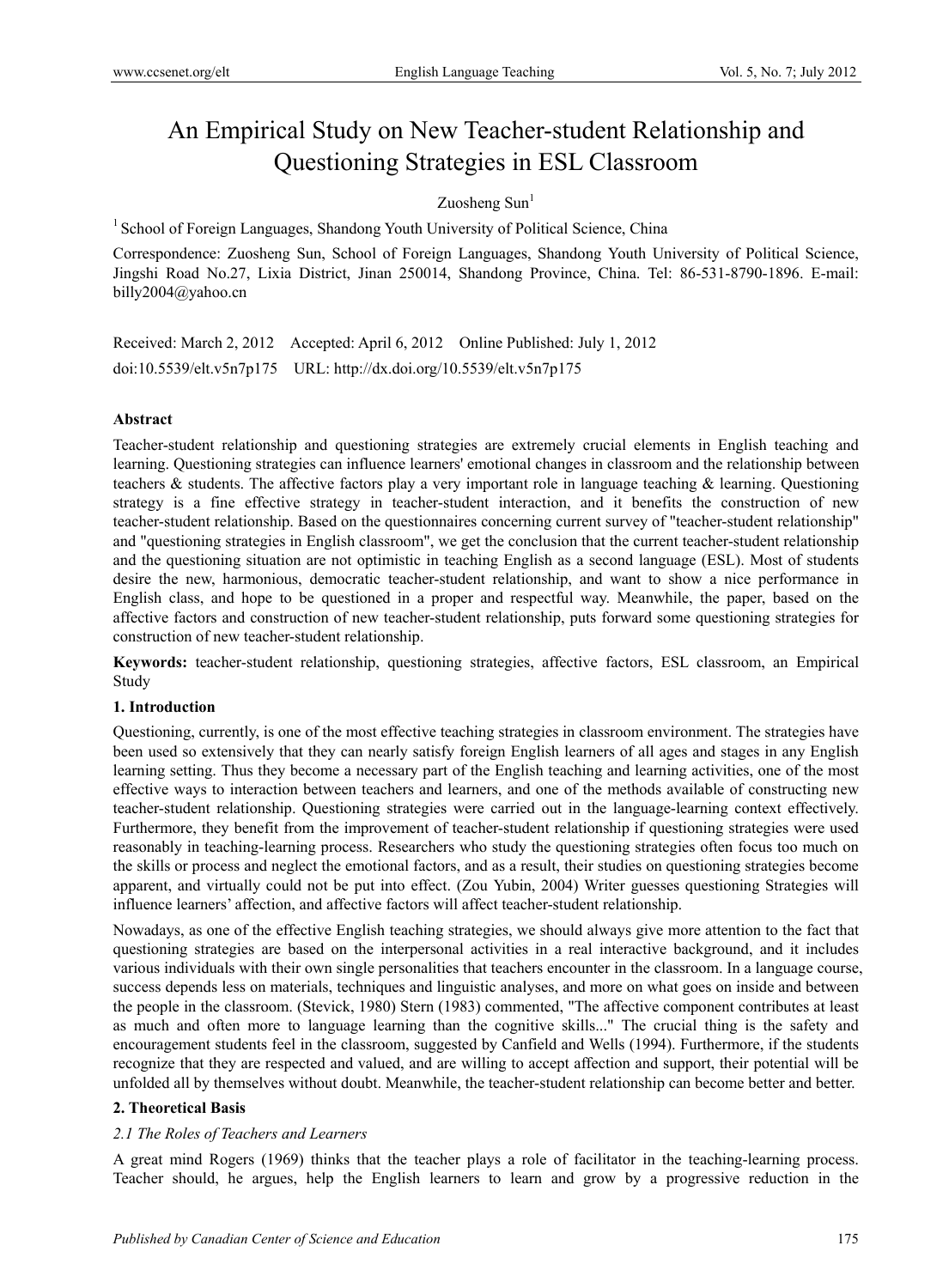psychological distance between teacher and student, by an attempt to take more account of the learner's own agenda, even to be guided by it, by decentralizing control and being more democratic in the English teaching-learning context, and by nurturing meaningful communication, curiosity, insight, relationship in the class. The relationship between teacher and student exists for years, and **t**he teacher is like second parent to a student. (Gow, L. and Kember, D., 1993) The relationship and communication between teacher and student are the most important thing for students and their success, as well as for teachers (Kyriacou. C. and Cheng, H. 1993). First of all, students should respect the teachers and, they should pay attention to the classes; the teachers should help the students solve their problems, and educate them in the best way; students shouldn't have negative mood, and the teachers as well; the students should talk to teachers, and have one friendly relationship with teachers. (Oxford. R., 1990)

Therefore, in classroom, teachers and students are the most vital factors; they meet almost every day and the relationship between them is essential among all the relationships in the course of teaching. Teachers and students should cooperate pleasantly to create a harmonious atmosphere, which is the key to new relationship between teachers and students. Just as Pine and Boy (1997, 3) said: "Pupils feel the personal emotional construction of the teacher long before they feel the impact of the intellectual content offered by that teacher."

## *2.2 Questioning Strategies*

Canfield and Wells (1994) suggest that the most important thing a teacher can do to help students emotionally and intellectually is to create an environment of mutual support and care. The crucial thing is the safety and encouragement students feel in the classroom. Furthermore, they must recognize that they are valued and will accept affection and support.

In brief, a close teacher-student relationship plays a very important part in English acquisition. And it requires teachers to take all the affective factors involved in the teacher-student relationship into consideration automatically, to analyze and optimize these factors so as to motivate students and make our teaching-learning activities more effective. Therefore, one major task for teachers is to change their attitudes and teaching ideas, namely, to combine the affective sides of learning into teaching-learning activities. In addition, teachers should pay more attention to the emotional needs and expression of ESL learners. So it is necessary for teachers to treat their students with a sincere, considerate and understanding manner, to exchange their ideas equally with students as a facilitator rather than a lecturer or a leader.

#### **3. Study Design**

## *3.1 Study Purpose*

The study mainly explores the influence of classroom questioning strategies on the relationship between teachers and students.

#### *3.2 Survey Subjects*

A total of 73 students have taken part in the surveys. They have been taken from 3 classes of grade 2011, and the 3 classes have been selected form 3 schools of Shandong Youth University of Political Science, Shandong Province, China. They are from School of Foreign Languages, School of Law and School of Business. They are randomly selected from the enrollment lists, so as to provide each member an equal opportunity to be included in the sample (Dane, 1990). Among the 73 subjects, there are 56 females and 17 males. Their ages range from 19 to 21.

#### *3.3 Study Instruments*

The instrument of research is questionnaire surveys including two parts (Appendix): Part A (Questionnaire on Classroom Questioning Strategies) and Part B (Questionnaire on Teacher-student relationship). The questionnaire surveys request the survey subjects to write down their personal details (that is, gender, age etc.). Considering the sensitivity of the questions related to the teacher-student relationship, students need not write their names on the questionnaire so as to enhance the reliability of the research.

#### *3.4 Study Procedure*

The subjects were asked to complete the two questionnaires. In order to maximize uniformity and co-operation, the teacher explained the particulars concerning why the test was being given, and read a specific set of directions. The subjects have been informed that the tests were related to teacher's questioning strategies and teacher-student relationship. Since the results may provide new insights and guidelines to improve classroom setting, teacher-student relationship, and to lessen learning anxiety in the future, the subjects have been urged to answer all the questions carefully and honestly. The questionnaires have been completed anonymously after class, and the successful rate of the surveys is 100%.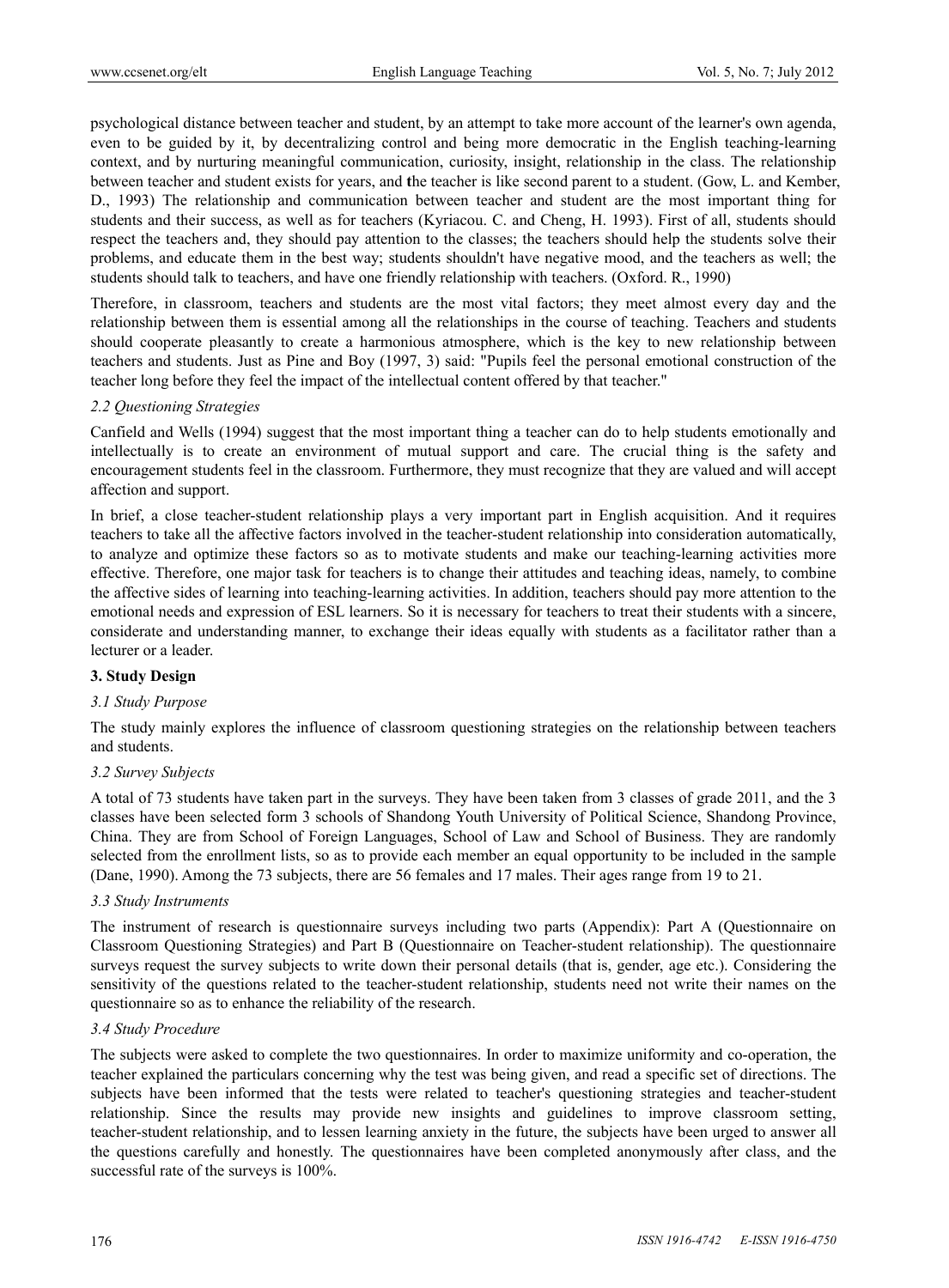## *3.5 Questionnaires Design*

The study has two questionnaires, that is, Questionnaire on Classroom Questioning Strategies (Part A) and Questionnaire on Teacher-student relationship (Part B).

Part A includes 20 questionnaire items related to activities characterized by teacher-to-student interaction in the learning context. It is designed to explore the students' emotional response to teachers' questioning skills. Part B consists of 15 questions, which almost cover different aspects of teacher-student relationship. It is designed to discuss the teacher-student relationship based in class.

## *3.6 Result of Data Analysis and Discussion*

By the questionnaire surveys, I have discovered the students wish their teachers to change their questioning strategies so that they can relax in the process of responding. Scientific questioning strategies benefit the reduction of classroom anxiety and the construction of new, harmonious and democratic teacher-student relationship.

The statistics on questioning skills suggests only 2.6% of subjects like their teacher to correct their language errors timely, while 87.3% prefer to be given hints and a necessary waiting time. 63.2% desire to come by positive feedback of their answers from teacher, even the wrong answers; and 78.4% respond disgustingly to asking a fixed group of students to answer questions; 76.3% hope the teacher could get different-level students involved in the questioning activities. From the above, we can see most of students want to have a better classroom questioning environment. And the better affective environment make for better question asking.

The result of statistics on whether they care teachers' questioning style told us that 73.8% of them choose "yes", and only 5.2% choose "a little"; while more than 89% students think their teachers don't understand them; close to 96% like their teacher to give them more time to think about the questions. That reflects, to some degree, the current English teaching situation, namely, teachers still are the center and director in the classroom teaching under the condition of learner-centered teaching model introduced into the Chinese ESL classroom. Teacher-centered teaching model makes it more difficult for the teachers to understand and communicate with their students affectively. This will cause English learners to feel anxious, unsafe and unwilling to take part in classroom interaction, and the English class will be still dumb and meaningless, and the questioning strategies will not work in the classroom teaching environment.

Through the survey on the current situation of teacher-student relationship, we can see that 84.5% of the subjects can't construct good relationship with their teachers, 46.2% hold indifferent attitude to their teachers, and over 89.7% hope their teachers to use polite class expressions, to have kind look, and to know their English learning and their individual characters etc. It is thus clear that the situation of teacher-student relationship is not optimistic, and that students desire the understanding and communication between teachers and students. On the other hand, 85.1% think they would like to have a close relationship with their English teachers, and 64.7% believe that the close relationship would enhance their performance in questioning activities greatly. This strongly reflects their current attitude towards the teacher-student relationship and their affective needs in language learning.

The survey on "whether teacher-student relationship and democratic teaching atmosphere have positive influence on answering questions" shows that 79.2% have supported "great influence", only 2.3% have chosen "don't know", others have gotten "no". While, for the question "what kind of teacher-student relationship they like," 93.7% have selected "understanding and respect, trust, and democracy"; 87.1% have thought teachers should be "understanding, sincere, and considerate", only 14.9% have seen "being learned and experienced" as their answers. This obviously shows that students need to be respected, understood and valued more, and most of the students in English classroom like the free and comfortable teaching environment.

Actually, the English teachers is the domination of construction of good teacher-student relationship and democratic teaching atmosphere, and their questioning strategies and the views of teacher-student relationship affect it greatly. What's more, harmonious Teacher-student relationship will make students have relaxing feeling, ease their classroom anxiety, and like to communicate with teachers in classroom.

# **4. Enlightenment to English Teaching**

The above results show that One of the effective ways to improve the teaching efficacy is to take care of the students' psychological state, and to cultivate classroom atmosphere by improving questioning strategies that is beneficial for creating better classroom atmosphere, and constructing better teacher-student relationship. Therefore, according to Young(1991), Our task as foreign and second language teachers is to create an atmosphere in our classes for effective language learning and an attitude in our learners that reflects genuine interest and motivation to learn the language. As English teachers we should make efforts in the following directions.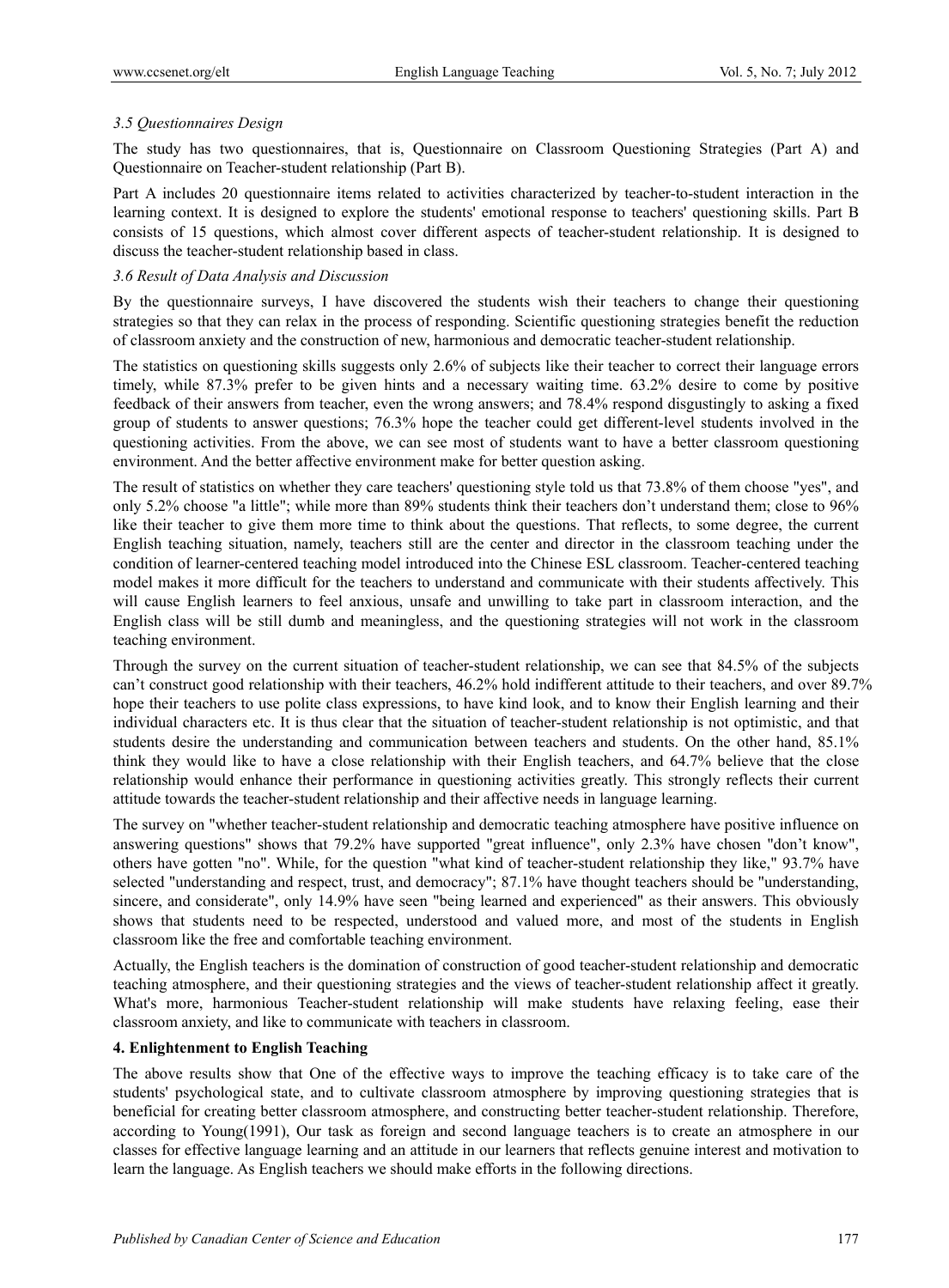## *4.1 English Teachers' Role*

The improvement of teaching and learning requires that teachers change their focus on the construction of new teacher-student relationship and questioning strategies, and, in fact, questioning strategy is a very effective way. But making teachers shift their focus is not easy under traditional teaching thoughts. How to form a harmonious relationship between teachers and students is a significant subject. In classroom, teachers and students are the most vital factors, they meet almost every day, and thus relationship between teachers and students is essential among all the relations in the course of teaching. Teachers and students should work together pleasantly to create light atmosphere, which is the key to the good relationship between teachers and students. Good relationship between teachers and students in the need of the satisfaction with teaching and learning should be well valued.

## *4.2 Making an Advance Organizer on Affection*

Bernard Dufue (1994) warns, "the teacher who doesn't take affective life of the group into account may unconsciously contribute to the development of the affective factors that inhabit learning". So, just as teachers make the effort to pass on to English learners linguistic knowledge, which is useful and powerful, we should also be concerned to provide a model that leads increasing their affective competence. This means the teacher should bring about improvement by developing students' aspects. Teachers need to cultivate themselves as a first step towards more effective teaching. A teacher, for example, who lacks self-esteem will hardly be able to contribute to raising the self-esteem of the learners. In the same way, if he lacks motivation in himself, hardly can he motivate his students. Indeed, as teachers, they need to be concerned with learners' emotion. Affection may be the key that opens or closes the door to English learning. Just as Pine and Boy (1997) said "pupils feel the personal emotional structure of the teacher long before they feel the impact of the intellectual content offered by that teacher".

Furthermore, teachers are the focus of learners' attention and, they inevitably provide positive models to be followed or negative ones to be rejected. Cognitively, we set up good models when we provide examples of appropriate use of the language. Although there are a number of factors that contribute to successful outcomes for a language-learning group, according to Brown, N. W. (1994), none is more important than the group leader. In educational contexts the leaders are usually the teachers, and the way they carry out his role has a significant influence on the classroom atmosphere. Meanwhile, a harmonious relationship between teacher and student performs a very vital function in English teaching and learning activities. And these activities have been based on the hypothesis that whether the relationship is in harmony or not. In fact, nothing will be achieved virtually if there is no contact, communication or interaction between teachers and students. The relationship between the two sides would have led directly to the development of some degree of the enthusiasm of teaching and learning.

The teachers should get very well along with the students, after doing so, both sides will be vigorous in the process of ESL acquisition, and various activities will go smoothly, otherwise the two sides will feel frustrated and finally lose interest in this joint adventure. Additionally, the harmonious and democratic relationship between teachers and students will really satisfy the emotional needs of students as well as teachers, and it will contribute a lot to greater empathy of the people involved and a win-win situation will be created.

## *4.3 Making the Role Transformation*

One of the most important concerns in classroom, for teachers, is to change their roles from center of the classroom teaching to director and facilitator, namely, students is the center in class. Factually, as a director and facilitator in classroom, teachers play an important role in the following aspects: feeling, attitudes, thoughts, movements, etc., have a great influence on the learning atmosphere. If teachers devote a little more time to reflecting the teaching beliefs, they will hold and then do their best to shift them, they will find so many things will be changed in a better direction, including the students' positive affection, the teacher-student relationship, students' performance in classroom, and so forth.

As a director and facilitator, it requires teachers to draw more attention to communication with the students psychologically. Teachers should be present emotionally in their mind. Thus a harmonious teacher-student relationship will be nurtured in advance through affective influence. This harmonious relationship functions as an affective advance organizer that will benefit the teaching-learning process.

Whether this affective advance organizer could be achieved requires teachers to change their roles by altering their teaching beliefs and attitudes towards students, investing more time and energy in this emotional program. Obviously, devoting time and energy to developing questioning strategies is a better way to construct the new teacher-student relationship in English learning contexts.

## **5. The Design of Questioning Strategies for the Construction of New Teacher-student Relationship**

Questioning is regarded as "the core of the effective teaching" (Wilen, W., 1991). The design of questioning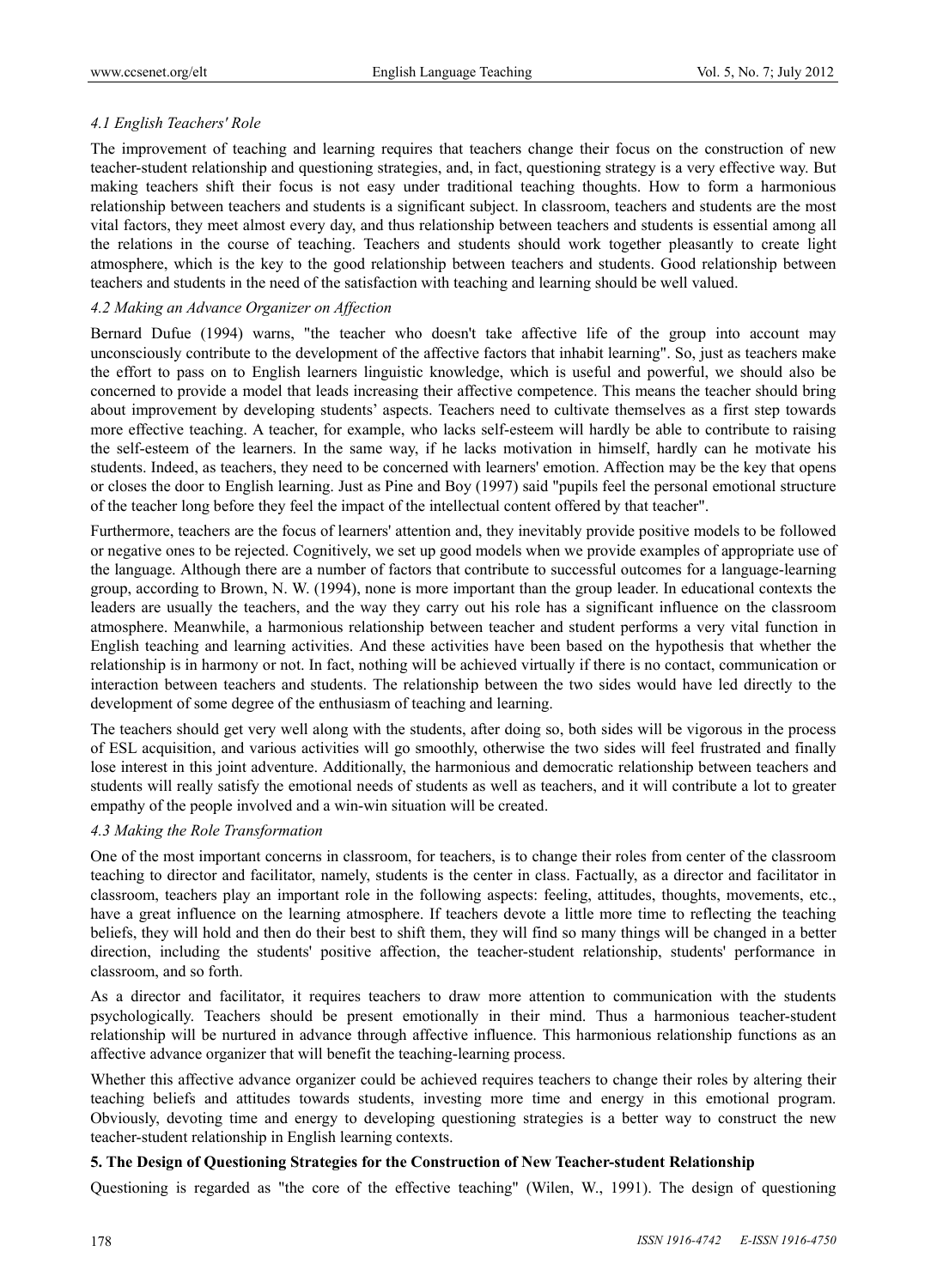strategies should be based on cultivation of affective factors and cognitive theories. Factually, minds without affection are not really minds at all. And if teachers want to accomplish anything in this English teaching-learning process, they should combine affection with cognition. Cognition refers to the knowledge acquisition by psychological activities (e.g., the form of concept, perception, judgment or imagination). Traditionally, cognition and emotion will be corresponding. Cognitive function refers to the ability and process of thought, including understanding ability, logical thinking ability, creativity, problem solving skills and intuition. Teachers always have realized that the teaching process has more and more combination with various factors (for example, psychology, psycholinguistics, sociolinguistics, education and neuroscience etc.) Thus more attention should be paid to the various factors, emotional as well as cognitive, which are intertwined and interrelated. And what teachers should do is to take all these factors into account and analyze them from different viewpoints so as to make them used fully and effectively.

## *5.1 Designing Effective Questions*

In the process of English teaching, as everyone knows, whether teachers' classroom questioning strategies are successful relies on the attraction and inspiration of questions. The key is English learners because they will tend to answer what they think is worth answering. Unless teachers pay more attention to grasping what English learners regard as important and meaningful, have a sound understanding of what will meet their emotional needs, they will not make their students motivated to answer questions in class.

Therefore, in order to improve the student's classroom performance, teachers should give much attention to the design of questions. As you know, a well-designed question will not only energize the students to be involved in the teaching and learning activities to accomplish a given teaching goal, it will also raise our teaching efficiency. And how to design the effective questions for the students? First of all, it requires the teachers to dig into the teaching materials and make good use of them, and then, the teachers should cultivate the students positive emotion, new learning strategies, better psychology, etc. in order to take them variations in their personalities, learning styles, English level, to make them have more self-confidence in ESL, and to get them find out what they really need and want exactly. What's more, humanism is very important, because teachers must face their students' answers to questions in classroom. And any non-humanistic manners and questions from teachers should be avoided. Only do so, teachers can really make the English learning process smoothly developing. In addition, a well-designed question should be instructive, reflective and well planned. As a teacher, they should predict the possible answers from students, and have a pretty good idea of the possible answers.

Furthermore, some teachers argue, in the area beyond the learners' competence, the teachers provide them with assistance so that they may become progressively more autonomous and in control. But this kind of question design beyond their English level will make students feel anxious according to our teaching experience. So the teachers ought to bear in mind a principle that questions design must be matched to the learners' English level, and that teachers must, at any time, ask themselves whether the questions are proper for the class, whether the students understand exactly, whether questions are motivating, reflective, interesting, inspiring, and whether more attention is given to the students at different English level, and so forth.

## *5.2 Designing Humanistic Classroom Languages*

Whether teachers' classroom languages are appropriate would influence students' classroom activities. To make classroom communication go smoothly, teachers must give much attention to students' listening and speaking abilities while they use classroom languages. Since the language, as a tool of communication, when used well, can bridge the psychological gap and create harmonious atmosphere that will make students become better participants. With humanistic activities in the process of teaching, everyone has the chance not only to speak, but also to have himself listened to. When positive mood is created in the English learning setting, and when the students all participate at once, it generates teaching and learning background, which serves to raise everyone's energy and enjoyment levels. As teachers ask students questions, polite languages should be used more, especially, in modern setting of teacher-student relationship. In other words, the elder tone, which maintains distance between teachers and the class, is not proper, and teachers should use equal tone to communicate with students. So teachers and students in the relations of equality will have equal and effective communication, and students will sense they have enough faces, have no more anxiety while answering questions. Conversely, as a teacher, he should reflect these questions mentioned consciously, and pay more attention to the way he speaks, which will lead to successful communication necessarily.

## *5.3 Cultivating Students' Participation*

Recently, English teaching methods have been taken into special consideration the necessity of creating learning situations in which inhibition and ego barriers are lowed so that free communication can take place. After doing so,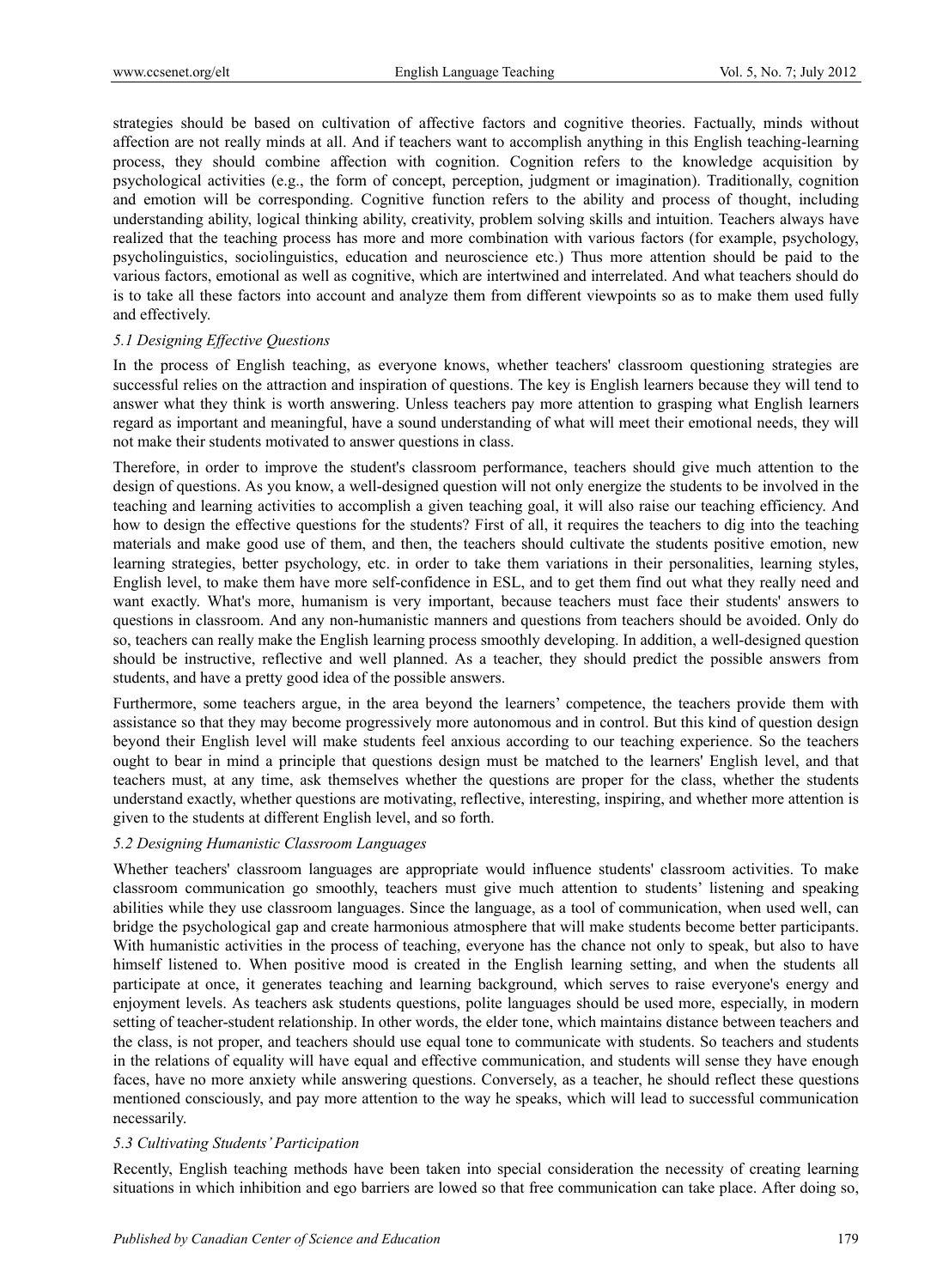teachers have to develop a climate of acceptance in the classroom and a close relationship with English learners. The condition of a close relationship can improve the students' classroom participation. In order to encourage all the English learners to be involved in various classroom activities, a secure, supportive and free language environment should be nurtured first, and it largely depends on teachers' attitudes to students.

As a teacher trying to improve the students' classroom participation, he must treat every student equally. Yet for most of our students, this is not sufficiently met. Even though the teacher understands the importance of giving the same opportunity to every student, he still can not help favoring the `good' ones and giving them more chances than others. But it doesn't follow that teacher treats his students partially. Maybe the best solution to crack this hard nut is to call the students to answer question by their numbers in turn, suggested Shi Liangfang and Cui yunchun (1999). We must avoid the pitfalls that the equality means giving average opportunity to every student absolutely. And equality refers to all the learners in various classroom teaching activities are involved so as to make sure them have the time, opportunity, interest and motivation to think the questions over independently. In addition, how to treat the active volunteers is also a problem that must be thought over, because they frequently have more opportunities to perform in class. "More than one study carried out recently show that calling for the volunteers to answer the questions would do great harm to the performance of the bulk of the students. One possible explanation is that the active volunteers seize too many chances and threaten the principle of equality. "(Zou Yubin, 2004) Much advice about questioning impartiality is to prompt co-operation by enhancing classroom interaction, using activities such as pair-work, small group work, role-play etc.

#### *5.4 Arranging Reasonable Waiting Time for Answering*

A research carried out by Nunan (1992) showed that the time given to the students in America was only three seconds or less. Rowe (1974), another educator in America, stated in his research that he observed the waiting time given by American colleagues was no more than two seconds. Is the time span reasonable? Generally, English learners need enough time to think about the answers to the questions. Since serious thinking requires time and effort, students should be given a proper span of time to think about the questions given in the classroom before answering. So teachers should spare a little time to reflect on questioning strategies, then may actually find that the performance of the students enhanced a lot. As Rowe (1974) has pointed out, we have observed more involvement and participation in the class if we are patient enough to our students by extending the waiting time to five seconds or longer.

#### *5.5 Carrying out Positive Feedback and Less Error Correction Strategies*

The feedback about students' answers to questions, in the process of teaching, is necessary, but the ways to feedback will have large influence on English learners, namely, feedback may be either positive or negative. "Positive feedback can make students active, comfortable, relaxed, confident, attentive, interested and enjoying the exchange in the language-learning context. It has the power to make the dead materials come to life and lead-headed students produce golden achievements. Whereas the negative ones can make them bored, passive, indifferent, depressed, anxious and aggressive and lose interest in language learning. It will frustrate our students, thus will do great harm to their language acquisition." (Zou Yubin, 2004)

Questioning strategies are able to motivate learners' interest. Therefore, as a teacher, he should react to students positively and affectively, even if their answers are not correct. However, in the practical teaching process, teachers often use the negative more than the positive. The findings of a study in 1982 with one hundred children by Canfield (1994) showed that on average children receive 460 negative or critical comments a day and merely 75 positive ones. Therefore, English teachers, in my opinion, should give more attention to affective factors when giving feedback to students' answers to questions.

Additionally, error correction should be given more concern as well, because error in English learning is inevitable. Factually, language level is to be improved with language errors, regardless of native or second language, children or adult. However, some teachers hold the opinion that the language learning should be accuracy-orientated and, in the teaching practice, they like to correct students' every language mistakes, even a small mistake that can't affect the whole understanding, because they think this will train students' standard English. I argue that excessive error correction would discourage students' learning initiative and interest, would do great harm to their affective factors. Therefore, teachers should take affective factors into consideration when correcting students' errors, and encourage them to perform themselves positively in class regardless of the consequences.On the other hand, teachers had better reduce error correction, and ignore some minor errors. It is more useful for English learners to take moderate and intelligent risks, such as guessing the meanings based on background knowledge and speaking up despite the possibility of making occasional mistakes, rather than taking no risks at all or taking extremely, uninformed risks (Oxford, 1990; Brown, H. D., 1994). Of course, it is generally accepted that teachers cope with errors in critical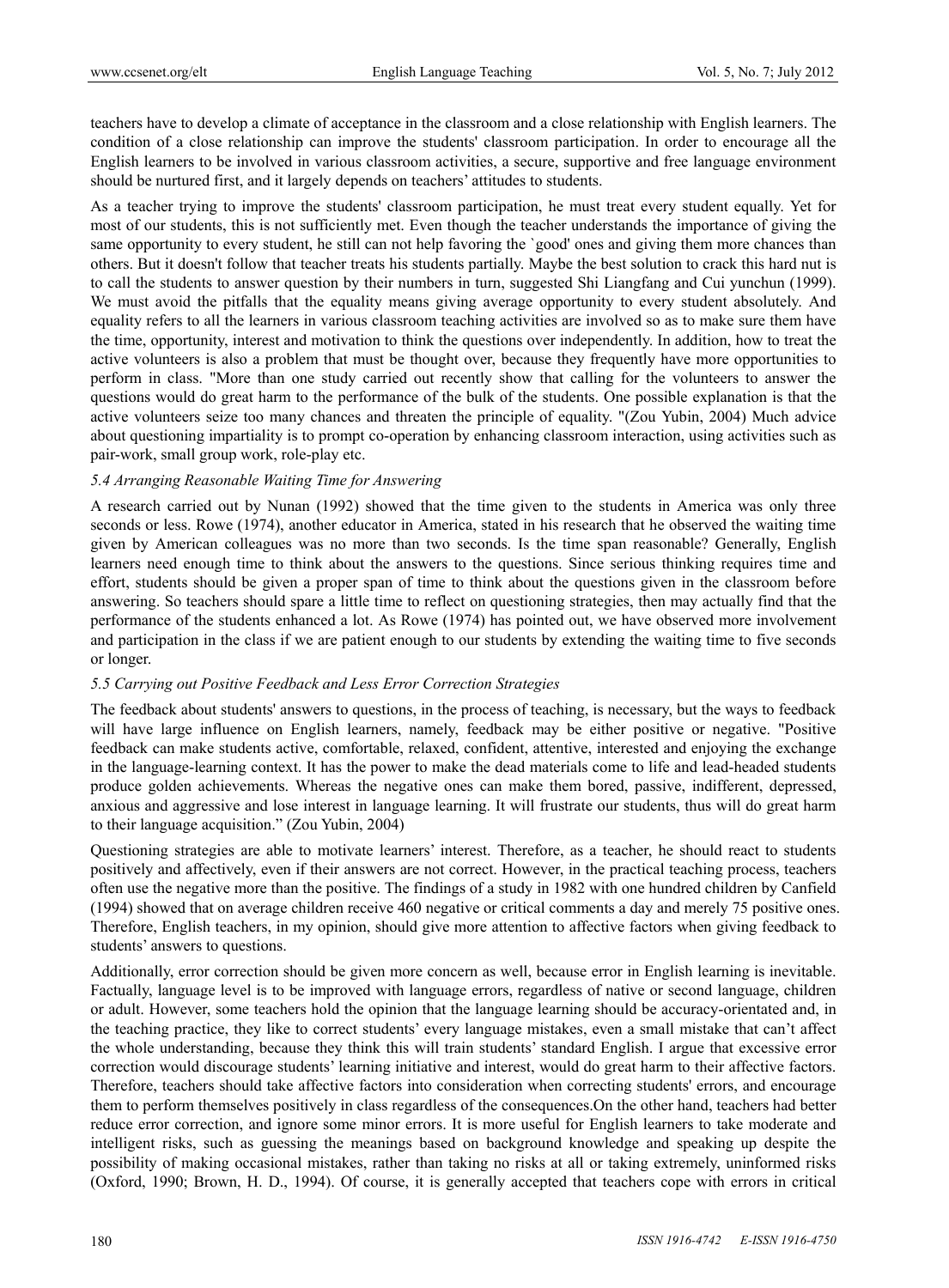issues in the right way, and it can be helpful. And for the English learners, they, ideally, should develop the ability to monitor their own performance in class and to correct themselves.

#### **6. Conclusion**

It is necessary for English teaching and learning to interact between teachers and students. Questioning is a fine effective strategy in the interaction, and it benefits the construction of new teacher-student relationship, because it has positive influence on English learners' affection. Through the current surveys on teacher-student relationship and questioning strategies, it shows that most of the students desire the new, harmonious, democratic teacher-student relationship, and want to give a nice performance in class, and hope to be questioned in a proper and respectful way; meanwhile we come to the conclusion that the current teacher-student relationship and questioning situation are not optimistic in teaching English as a second language (ESL). To build the harmonious atmosphere in class, teachers have to make their effort to establish new teacher-student relationship and positive questioning strategies, and to pay more attention to students' affective factors, such as anxiety, inhibition, extroversion-introversion, motivation, learner styles, and classroom transactions. English teaching and learning is an exceedingly complex project, and whether questioning strategies are successful or not will give great effect on new teacher- student relationship.

#### **References**

- Brown, H. D. (1994). *Teaching by Principles: Interactive Language Teaching Methodology*. New York: Prentice Hall Regents.
- Brown. N. W. (1994). *Group Counseling for Elementary and Middle School Children*. Westport, CT: Preager.
- Canfield, J., & H. C. Wells. (1994). *One Hundred Ways to Enhance Self-Concept in the Classroom*. Boston: Allyn and Bacon.
- Dane, F. C. (1990). *Research Methods*. Brooks. Cole Publishing Company.
- Dufue, B. (1994). *Teaching Myself*. Oxford: Oxford University Press.
- Gow, L., & Kember. D. (1993). Conceptions of Teaching and Teacher-student relationship. British: *Journal of Educational Psychology*, *63*(1), 20-33. http://dx.doi.org/10.1111/j.2044-8279.1993.tb01039.x
- Kyriacou, C., & Cheng, H. (1993). Teacher-student Attitudes towards the Humanistic Approaches to Teaching and Learning in Schools. European: *Journal of Teachers' Education*, *16*(2), 163-168.
- Nunan, D. (1992). *Collaborative Language Learning and Teaching*. Cambridge: Cambridge University Press.
- Oxford, R. (1990). *Language Learning Strategies: What Every Teacher Should Know*. New York: Newbury House.
- Pine, G. J., & Boy, A. V. (1997). *Learner-centered Teaching: A Humanistic View*. Denver, CO: Love Publishing.
- Rogers, C. (1969). *Freedom to Learn: A View of What Education Might Become*. Columbus, OH: Charles E. Merril.
- Rowe, M. B. (1974). Pausing Phenomena Influenced on the Quality of Instruction. *Journal of Psycholinguistics Research*, *3*(3), 203-224. http://dx.doi.org/10.1007/BF01069238
- Shi Liangfang, & Cui Yunchun. (1999). *Teaching Theories: The Principles and Strategies of Classroom teaching and Research*. East China Normal University Press.
- Stern, H. H. (1983). *Fundamental Concepts of English Teaching*. Oxford: Oxford University Press.
- Stevick, E. W. (1980). *Teaching Languages: A Way and Ways.* Rowley, MA: Newbury House.
- Wilen, W. (1991). *Questioning Skills for Teachers*. National Education Association of the United States.
- Young, D. J. (1991). Creating a Low-Anxiety Classroom Environment: What Does Language Anxiety Research suggest? *Modern Language Journal*, *75*, 426-439. http://dx.doi.org/10.1111/j.1540-4781.1991.tb05378.x
- Zou Yubin. (2004). Questioning Strategies based on the Affective Teacher-student relationship. *Jiangxi Normal University, Master Academic Dissertation*, p. 3 & p. 28.

#### **Appendix**

The time to learn English Gender

Age Major

The objective of the questionnaire is to examine the current situation on teacher-student relationship and classroom questioning strategies. Please choose one suitable way to fill in each of the brackets. The data collected will be used for research, we are in charge of security for you.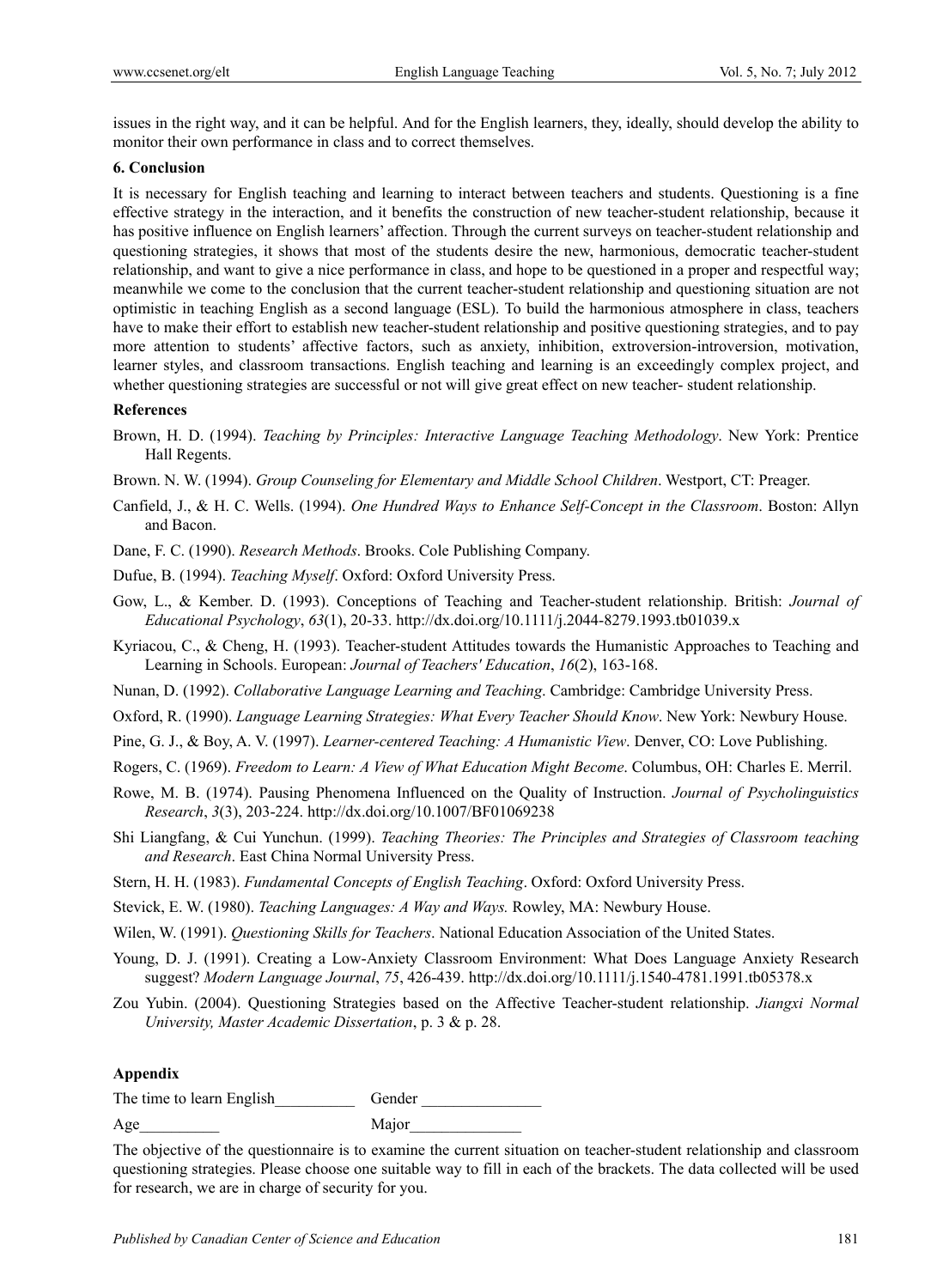Your cooperation will provide precious data for our research, thanks!

#### **Part A: Questionnaire on Classroom Questioning Strategies**

- 1. Evaluate your own English level ( ). A. optimal B. good C. general D. poor
- 2. Does your English teacher frequently ask questions? () A. often B. little
- 3. Do you care about the English teacher's questioning way? ( $\rightarrow$  A. yes B. a little C. no
- 4. Your attitudes to teacher's questioning outstanding students most of the time are ( ).
- A. resentful B. disapproval C. indifferent
- 5. Do you think English teacher should take care of the students at all levels when questioning? ( )
- A. yes B. no C. indifferent
- 6. Do you think how much time English teacher should give you to prepare for answering question? ( )
- A. 3 second B. 5 second C. 10 second D. more E. depending on difficulty F. indifferent
- 7. The time English teacher frequently lets you to think teacher's question is ( ).
- A. 3 second. B. 5 second. C. 10 second. D. more E. depending on difficulty
- 8. If English teacher gives you enough time to consider question carefully, your performance will be ( ).
- A. better B. worse ( because of nervousness ) C. hard to answer
- 9. When you can't answer teacher's question, the way teacher will deal with is ( ).
- A. to ask others B. to provoke thoughts or reduce difficulty C. to give more time
- 10. If English teacher asks others when you can't answer his question, your attitude is ( ).
- A. depressed. B. relieved. C. indifferent
- 11. The best way to teacher's questioning is ( )

A. to sit to answer the question (because it can ease nervousness) B. to stand to answer the question (because it make you consider positively and nervously )

- 12. Difficulty of question, you think, should be ( ).
- A. Slightly higher than your level B. equal to your level. C. below your level
- 13. Do you care about English teacher's evaluation in your answer? ( ) A. yes B. no C. hard to answer
- 14. For wrong answer, you hope ( ).
- A. to correct at once B. to direct with smile and patience
- C. to have no response D. to correct with covert way E. to be indifferent
- 15. Do you think the praise your English teacher give due to your good answer is ( ).
- A. very important B. not important D. indifferent
- 16. You think the way your English teacher questions you in classroom is ( ).
- A. very good B.normal C. not good D. hard to answer
- 17. Will the way your English teacher questions in classroom affect your impression on him or her? ( )
- A. yes B. no C. a little D. hard to answer
- 18. You think the way your English teacher correct or evaluate your answer in classroom is ( )
- A. very good B. normal C. not good D. hard to answer
- 19. Will the way your English teacher correct or evaluate your answer in classroom influence your affective impression on English teacher? () A. yes B. no C. a little

20. How does the democratic and harmonious teaching environment influence your enthusiasm to answer questions? ( ) A. great B. normal C. hard to answer

#### **Part B: Questionnaire on Teacher-student relationship**

1. The relationship between you and your English teacher is ( ). A. good B. not good C. normal